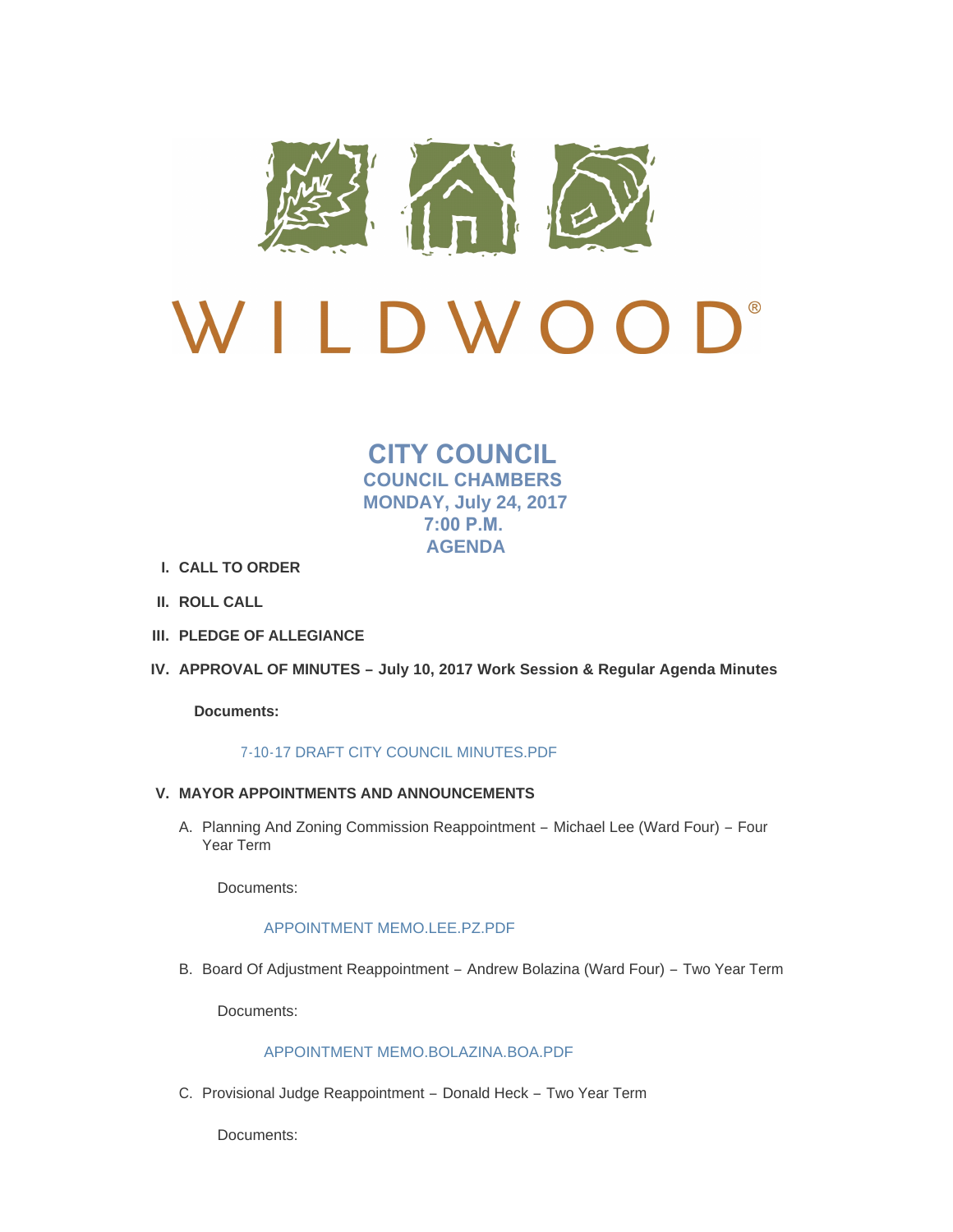## [APPOINTMENT MEMO.HECK.PJ.PDF](http://cityofwildwood.com/AgendaCenter/ViewFile/Item/11581?fileID=16899)

D. Board Of Public Safety Reappointment - Walt Guller (Ward Three) - Three Year Term

Documents:

## APPOINTMENT MEMO GULLER BPS PDF

- E. Public Participation And Hearing Procedures
- **PUBLIC PARTICIPATION VI.**
- **PUBLIC HEARINGS – None VII.**

#### **LEGISLATION VIII.**

## **UNFINISHED BUSINESS – A.**

BILL #2283 1.

AN ORDINANCE OF THE CITY OF WILDWOOD, MISSOURI, AMENDING CHAPTER 390, TRAFFIC SCHEDULE VI, OF THE MUNICIPAL CODE OF THE CITY OF WILDWOOD, BY ADDING INTERSECTION STOP RESTRICTIONS AT THE INTERSECTION OF POND-GROVER LOOP ROAD WITH LAFAYETTE TRAILS DRIVE AND POND-GROVER LOOP ROAD WITH SENTIER DRIVE. *Recommended by the Board of Public Safety* (Second Reading) (Ward – One) Direct Budgetary Impact: \$250.00

Documents:

#### [BILL 2283.PDF](http://cityofwildwood.com/AgendaCenter/ViewFile/Item/11587?fileID=16777)

BILL #2284 2.

AN ORDINANCE OF THE CITY OF WILDWOOD, MISSOURI, AUTHORIZING THE MAYOR TO NEGOTIATE AND EXECUTE AN AGREEMENT WITH GEORGE BUTLER ASSOCIATES, INC. FOR THE DESIGN SERVICES NECESSARY TO CONSTRUCT A NEW CONCRETE BOX CULVERT UNDER FORBY ROAD WITHIN THE CITY OF WILDWOOD. *Recommended by the Administration and Public Works Committee* (Second Reading) (Ward – Six) Direct Budgetary Impact: \$56,700.00

Documents:

#### [BILL 2284.PDF](http://cityofwildwood.com/AgendaCenter/ViewFile/Item/11588?fileID=16778)

BILL #2285 3.

AN ORDINANCE BY THE CITY COUNCIL OF THE CITY OF WILDWOOD AUTHORIZING THE DIVISION OF A 58.55 ACRE TRACT OF LAND LOCATED IN SECTION 30 AND PART OF U.S. SURVEY 957, TOWNSHIPS 44 and 45 NORTH, RANGE 3 EAST, CITY OF WILDWOOD, ST. LOUIS COUNTY, MISSOURI (IDENTIFIED BY ST. LOUIS COUNTY ASSESSOR'S LOCATOR NUMBER 22Y110026) AND, MORE SPECIFICALLY, SITUATED ON THE WEST SIDE OF OSSENFORT ROAD, NORTH OF HARDT ROAD; THEREBY CREATING TWO (2) LOTS, BEING 46.55 ACRES IN SIZE AND TWELVE (12) ACRES IN AREA, TO BE KNOWN AS LOTS A AND B RESPECTIVELY , OF THE "DE HART LOT SPLIT." *Recommended by the Department of Planning and Parks* (Second Reading) (Ward – One) Direct Budgetary Impact: None

Documents:

[BILL 2285.PDF](http://cityofwildwood.com/AgendaCenter/ViewFile/Item/11589?fileID=16779)

**NEW BUSINESS – B.**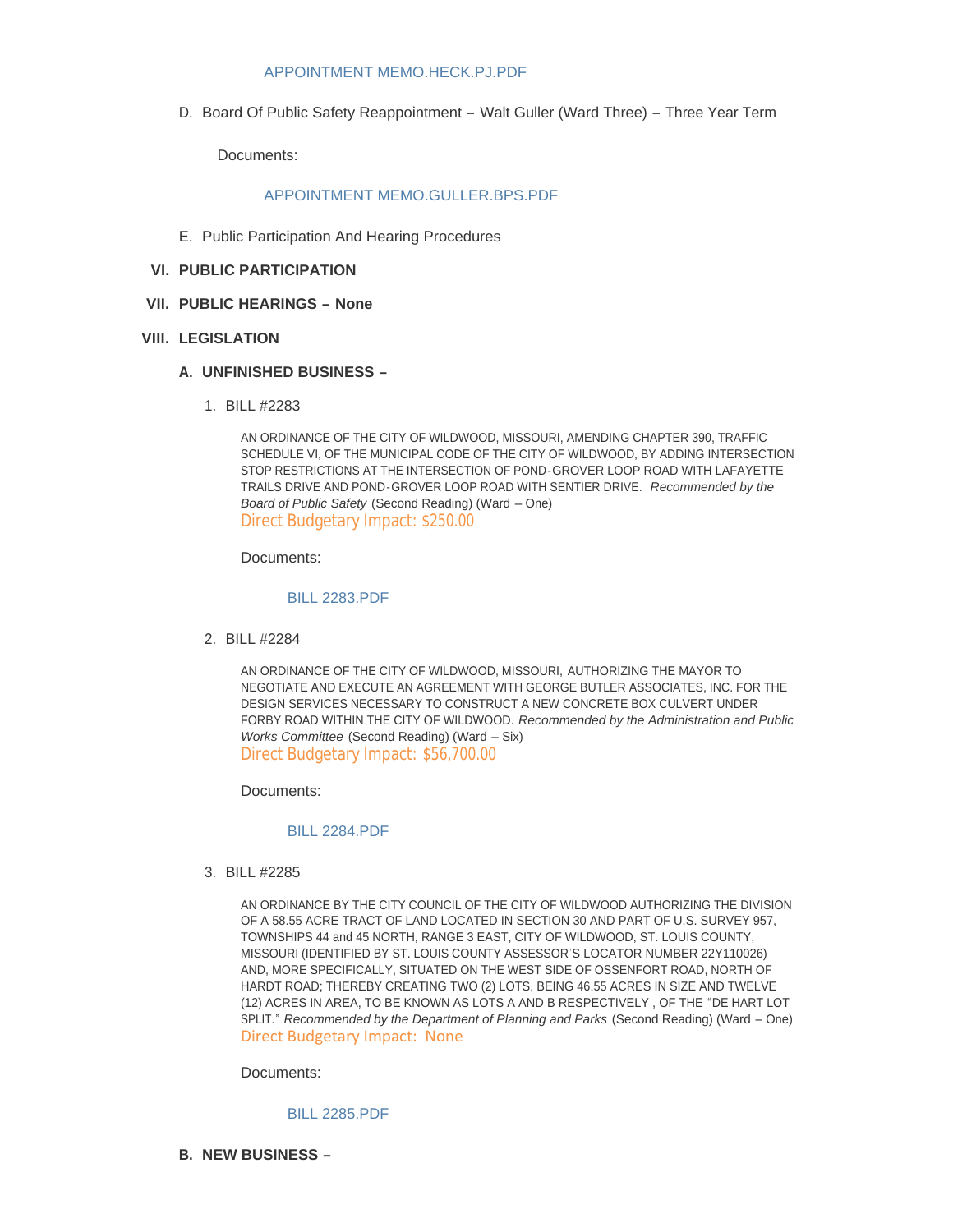#### BILL #2286 1.

AN ORDINANCE BY THE CITY COUNCIL OF THE CITY OF WILDWOOD, MISSOURI THAT HEREBY AUTHORIZES CHAPTER 410 *TREE PRESERVATION AND RESTORATION CODE* OF CITY'S CODE OF ORDINANCES TO BE REPEALED AND IN ITS PLACE ENACTING A NEW CHAPTER 410 *TREE PRESERVATION AND RESTORATION CODE*, AS FOLLOWS, WHICH WILL ADDRESS CERTAIN CONSIDERATIONS RELATING TO PRESERVATION AND REPLACEMENT OF GRAND TREES, TIMBER HARVESTS ON SENSITIVE LANDS, AND ADMINISTRATION OF THE SAME, ALL BEING CONSISTENT WITH THE ACTION OF THE PLANNING AND ZONING COMMISSION DATED JUNE 19, 2017, IN ITS LETTER OF RECOMMENDATION ON THIS MATTER. *Recommended by the Planning and Zoning Commission* (First Reading) (Wards – All) Direct Budgetary Impact: None

Documents:

#### [BILL 2286.PDF](http://cityofwildwood.com/AgendaCenter/ViewFile/Item/11591?fileID=16780)

BILL #2287 2.

AN ORDINANCE BY THE CITY COUNCIL OF THE CITY OF WILDWOOD GRANTING APPROVAL OF A REPLACEMENT DEPOSIT AGREEMENT FOR THE "*LAFAYETTE CROSSING*" SUBDIVISION [PLAT BOOK 361; PAGE 39]; A SIX (6) LOT RESIDENTIAL DEVELOPMENT LOCATED UPON A 17.5-ACRE TRACT OF LAND CONTAINED IN THE SOUTHEAST QUARTER OF SECTION 35 AND THE SOUTHWEST QUARTER OF SECTION 36, TOWNSHIP 45 NORTH, RANGE 3 EAST, OF THE FIFTH PRINCIPAL MERIDIAN, CITY OF WILDWOOD, ST. LOUIS COUNTY, MISSOURI, AND, MORE SPECIFICALLY, SITUATED ON THE WEST SIDE OF STATE ROUTE 109, AT ITS INTERSECTION WITH KENNEDY CROSSING COURT, FOR THE PURPOSES OF ALLOWING THE DEVELOPER ADDITIONAL TIME TO COMPLETE IMPROVEMENTS ASSOCIATED WITH THE PROJECT. *Recommended by the Department of Planning and Parks* (First Reading) (Ward – One) Direct Budgetary Impact: None

Documents:

#### [BILL 2287.PDF](http://cityofwildwood.com/AgendaCenter/ViewFile/Item/11592?fileID=16781)

BILL #2288 3.

AN ORDINANCE AUTHORIZING THE CITY COUNCIL TO APPROVE A RECORD PLAT, TRUST INDENTURE, AND A DEPOSIT AGREEMENT, WITH CASH HELD BY THE CITY TO GUARANTEE CERTAIN REQUIRED IMPROVEMENTS, FOR A SEVEN (7) LOT RESIDENTIAL SUBDIVISION TO BE LOCATED UPON A THIRTY-SEVEN (37) ACRE TRACT OF LAND IN SECTION 4, TOWNSHIP 44 NORTH, RANGE 3 EAST, ALL BEING SITUATED IN THE CITY OF WILDWOOD, ST. LOUIS COUNTY, MISSOURI AND, MORE SPECIFICALLY, SITED ON THE EAST SIDE OF WILD HORSE CREEK ROAD, NORTH OF STATE ROUTE 100, TO BE KNOWN AS "*WILDHORSE RIDGE ESTATES*" SUBDIVISION*. Recommended by the Department of Planning and Parks* (First Reading) (Ward – One)

#### Direct Budgetary Impact: None

Documents:

## [BILL 2288.PDF](http://cityofwildwood.com/AgendaCenter/ViewFile/Item/11593?fileID=16900)

## **RESOLUTIONS – IX.**

A. RESOLUTION #2017-23

A RESOLUTION OF THE CITY COUNCIL OF THE CITY OF WILDWOOD, MISSOURI, ADOPTING A CITY COUNCIL POLICY ON RECORDING MEETINGS. *Recommended by the Administration/Public Works Committee* (Wards – All) Direct Budgetary Impact: None

Documents: